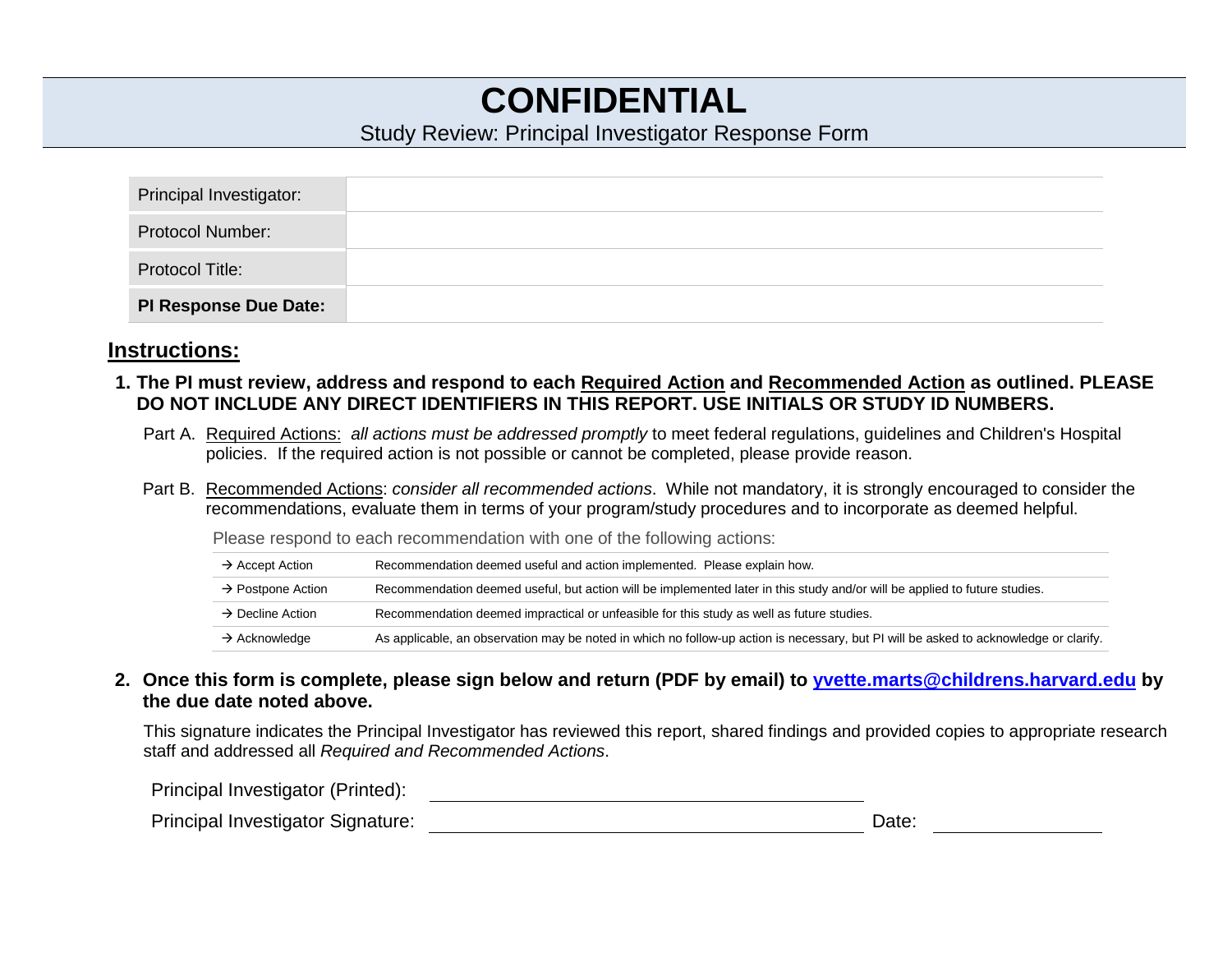

## **Part A. REQUIRED ACTIONS:** *all actions must be addressed promptly*

| Ref.           | <b>Required Action</b> | <b>PI Response</b>                         | <b>EXPLAIN RESPONSE</b><br>COMPLETED:<br>If no changes, no response required<br>OTHER/NO ACTION:<br>Why alternative or no action taken<br>ACKNOWLEDGED:<br>As applicable, acknowledge or clarify | <b>EQuIP</b><br><b>Use Only</b> |
|----------------|------------------------|--------------------------------------------|--------------------------------------------------------------------------------------------------------------------------------------------------------------------------------------------------|---------------------------------|
| A <sub>1</sub> | 1.                     | $\Box$ COMPLETED<br>$\Box$ OTHER/NO ACTION | Response: _____                                                                                                                                                                                  |                                 |
| A2             | 1.                     | $\Box$ COMPLETED<br>$\Box$ OTHER/NO ACTION | Response:                                                                                                                                                                                        |                                 |
| A <sub>3</sub> |                        | $\Box$ COMPLETED<br>$\Box$ OTHER/NO ACTION | Response: _____                                                                                                                                                                                  |                                 |